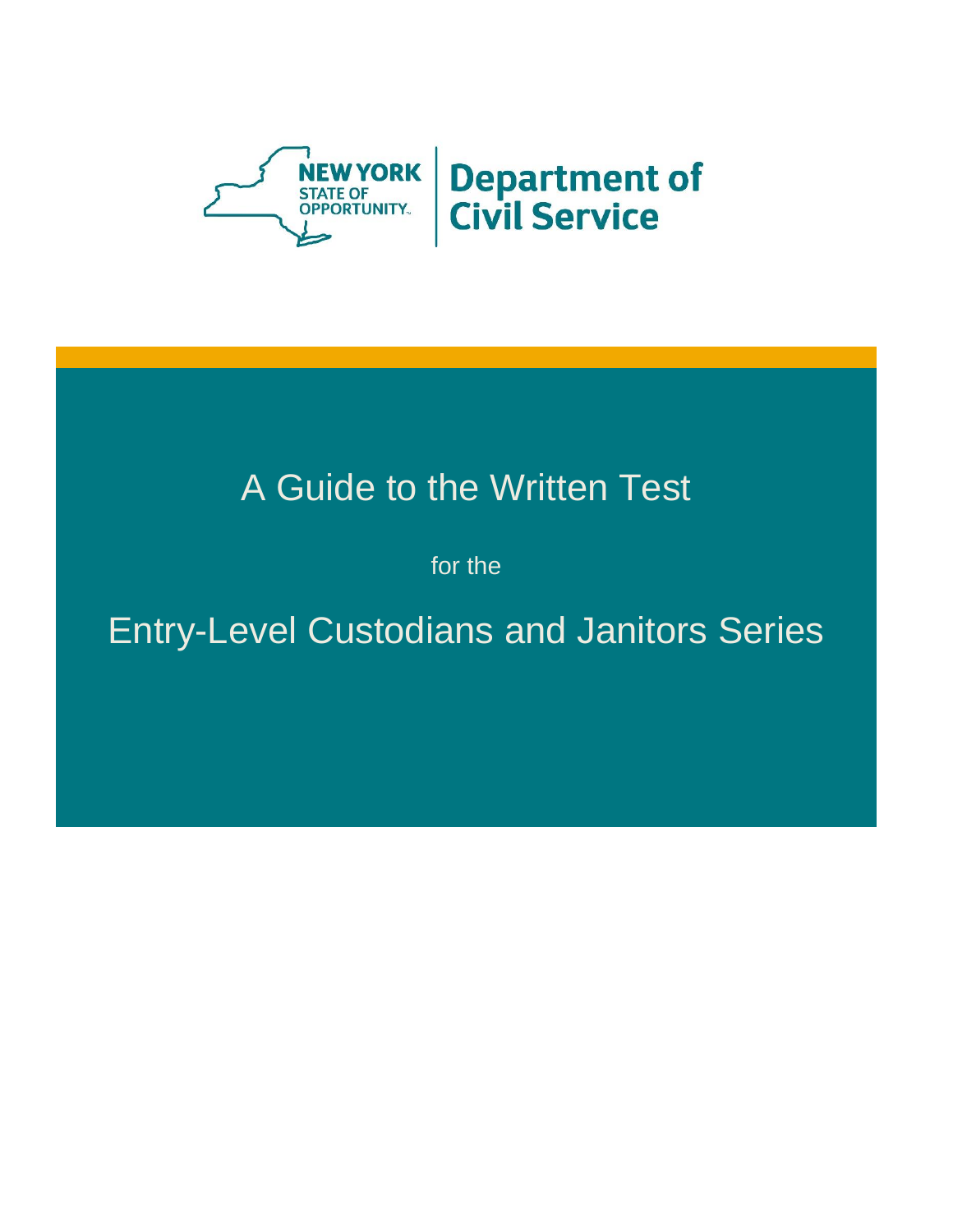## *INTRODUCTION*

The New York State Department of Civil Service has developed this test guide to familiarize you with the written test for the Entry-Level Custodians and Janitors Series. This test guide provides a general description of the subject areas which will be tested and the different types of questions you may see on the test. The Examination Announcement will specify the exact subject areas to be included on the particular examination you will be taking.

The written test for the Entry-Level Custodians and Janitors Series has an overall time allowance of 2 hours. The test questions will cover the following three subject areas:

- **1. CLEANING TOOLS AND THEIR USES:** These questions test your knowledge of various cleaning tools and equipment commonly used by janitors and custodians on the job. You are shown drawings of various tools and equipment. You are required to recognize the tools and know their proper uses in order to answer the questions correctly. *NOTE: The tools pictured in this test guide and in the test booklet will not necessarily be drawn to scale.*
- **2. TOOLS USED FOR MINOR MAINTENANCE AND REPAIR:** These questions test your knowledge of various tools and equipment. You are shown drawings of tools and equipment used in minor mechanical, electrical, plumbing and carpentry repair. You will be required to recognize the tools and know their proper uses in order to answer the questions correctly. *NOTE: The tools pictured in this test guide and in the test booklet will not necessarily be drawn to scale.*
- **3. HEALTH AND SAFETY ISSUES IN CUSTODIAL WORK:** These questions test your knowledge of basic proper safety and health practices in the areas of cleaning, building operation and maintenance, and other areas relevant to custodians and janitors. You are presented with drawings showing situations of health and safety which can be found in the work area. You are required to recognize any unhealthy, unsafe, or otherwise hazardous conditions and know how to correct them in order to answer the questions.

The remainder of this test guide explains how you will be tested in each of the subject areas listed above. A **TEST TASK** is provided for each subject area. This is an explanation of how a question will be presented and how to correctly answer it. Read each explanation carefully. This test guide also provides one **SAMPLE QUESTION** for each subject area. This sample question is similar to the type of questions that will be presented on the actual test. This test guide provides the **SOLUTION** and correct answer to each sample question. You should study each sample question and solution in order to understand how the correct answer was determined.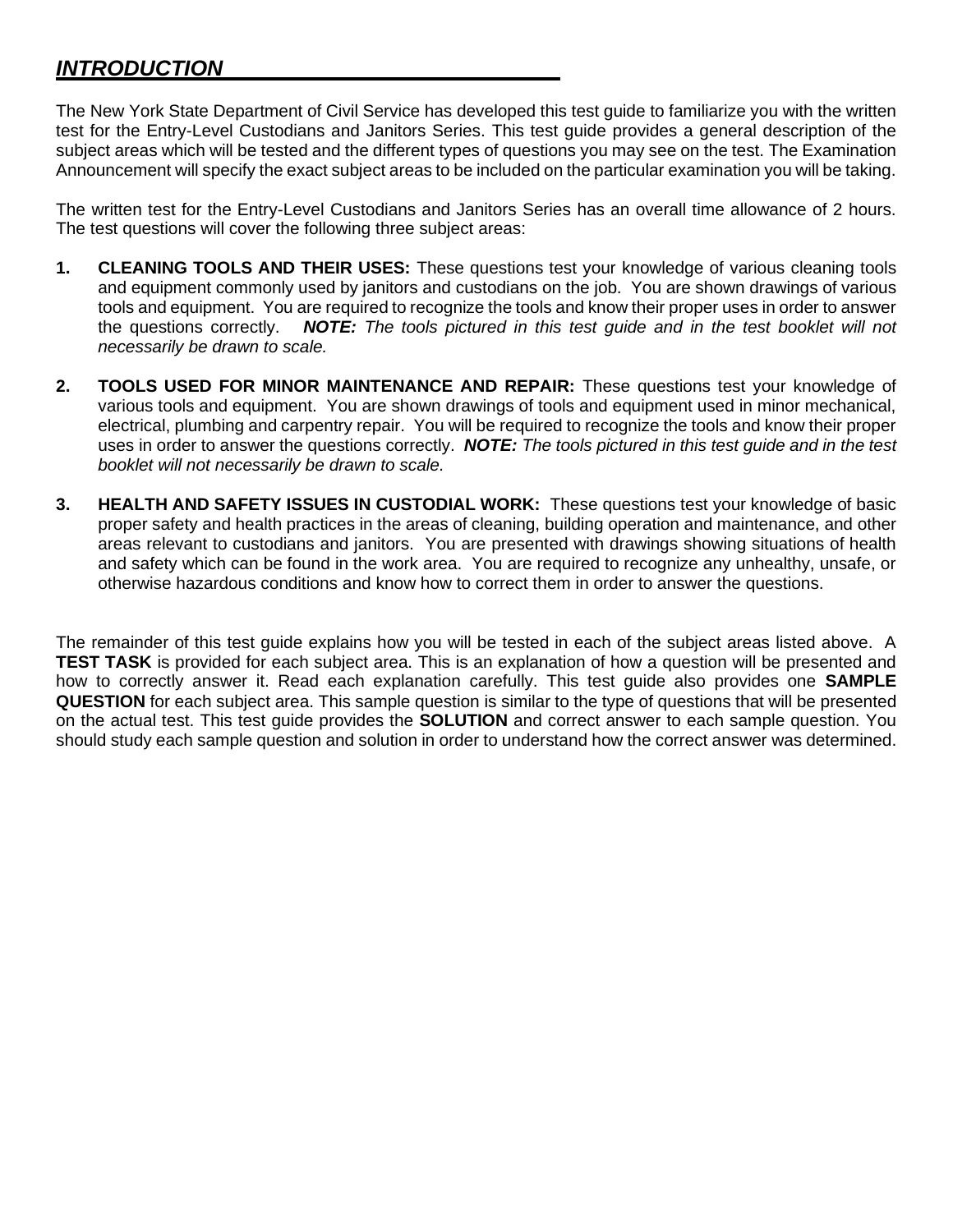## *SUBJECT AREA 1*

**CLEANING TOOLS AND THEIR USES:** These questions test your knowledge of various cleaning tools and equipment commonly used by janitors and custodians on the job.

**TEST TASK:** You are shown drawings of various tools and equipment. You are required to recognize the tools and know their proper uses in order to answer the questions correctly. *NOTE: The tools pictured in this test guide and in the test booklet will not necessarily be drawn to scale.*

#### **SAMPLE QUESTION:**



The best use for the brushes shown above is to

- A. dust furniture
- B. scour toilet bowls
- C. wash floors
- D. clean windows

*The correct answer to this sample question is C.*

#### **SOLUTION:**

*To answer this question correctly, you must be able to recognize that the brushes shown above are scrub brushes, and you must know that scrub brushes are generally used to wash flat surfaces, such as floors.*

*Choice A is not the correct answer to the sample question. The bristles on scrub brushes are too harsh to be used to dust furniture.*

*Choice B is not the correct answer to the sample question. Scrub brushes are too flat to effectively scour curved surfaces, such as toilet bowls.*

*Choice C is the correct answer to the sample question. Scrub brushes are generally used to wash flat surfaces, such as floors.* 

*Choice D is not the correct answer to the sample question. The bristles on scrub brushes are generally too stiff to effectively clean windows.*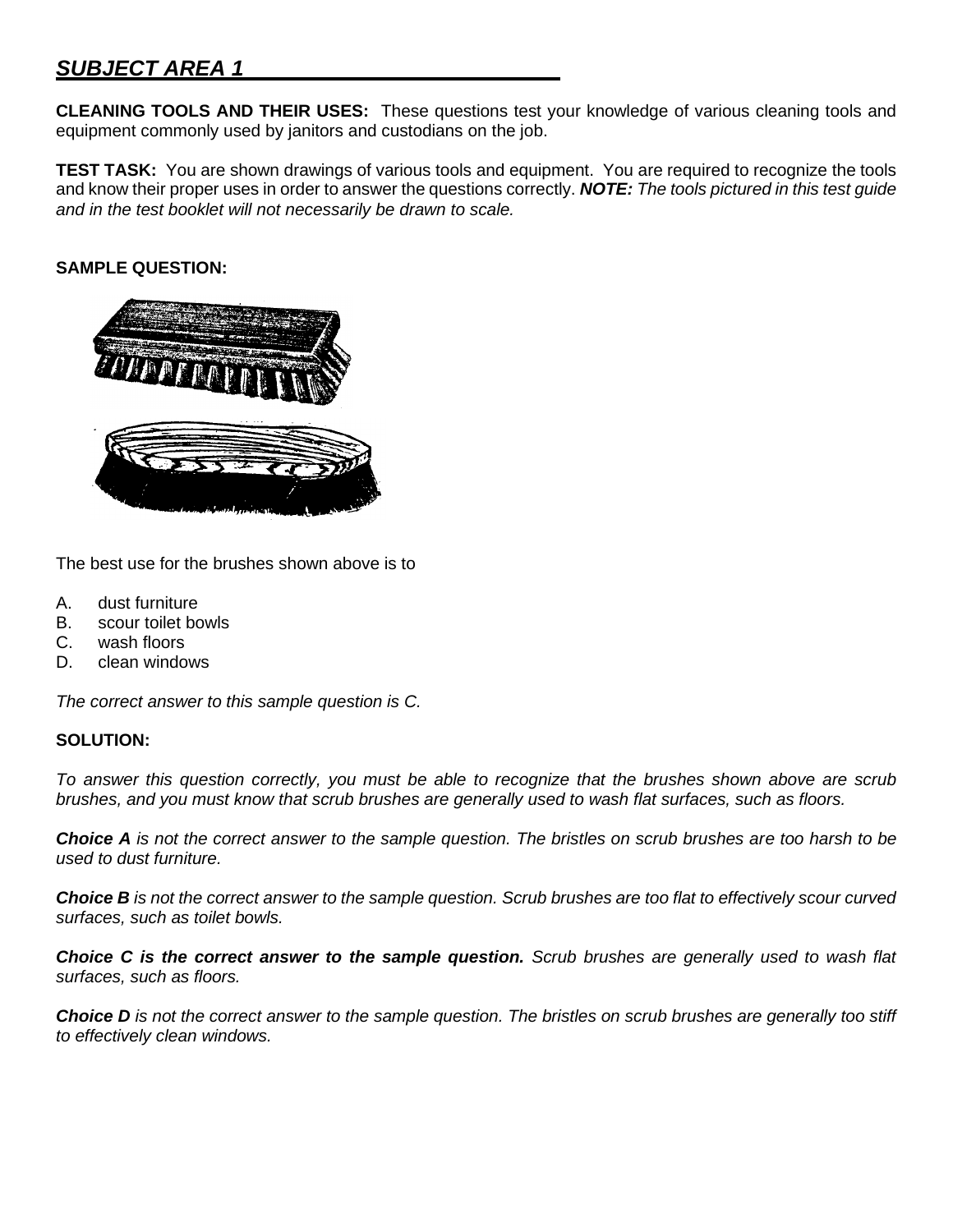# *SUBJECT AREA 2*

**TOOLS USED FOR MINOR MAINTENANCE AND REPAIR:** These questions test your knowledge of various tools and equipment.

**TEST TASK:** You are shown drawings of tools and equipment used in minor mechanical, electrical, plumbing and carpentry repair. You will be required to recognize the tools and know their proper uses in order to answer the questions correctly. *NOTE: The tools pictured in this test guide and in the test booklet will not necessarily be drawn to scale.*

#### **SAMPLE QUESTION:**

Which one of the following tools would be best to use for attaching fiberglass insulation to wooden boards?



*The correct answer to this sample question is B.*

#### **SOLUTION:**

*To answer this question correctly, you must be able to recognize the tools shown above and know their uses.*

*Choice A is not correct. Choice A is a picture of a soldering gun, a tool generally used in electrical work.*

*Choice B is the correct answer to this sample question. Choice B is a picture of a staple gun, a tool generally used to attach thin or pliable materials to wooden surfaces.*

*Choice C is not correct. Choice C is a picture of a plane, a tool generally used to shave wood.*

*Choice D is not correct. Choice D is a picture of a clamp, a tool generally used to hold objects in place.*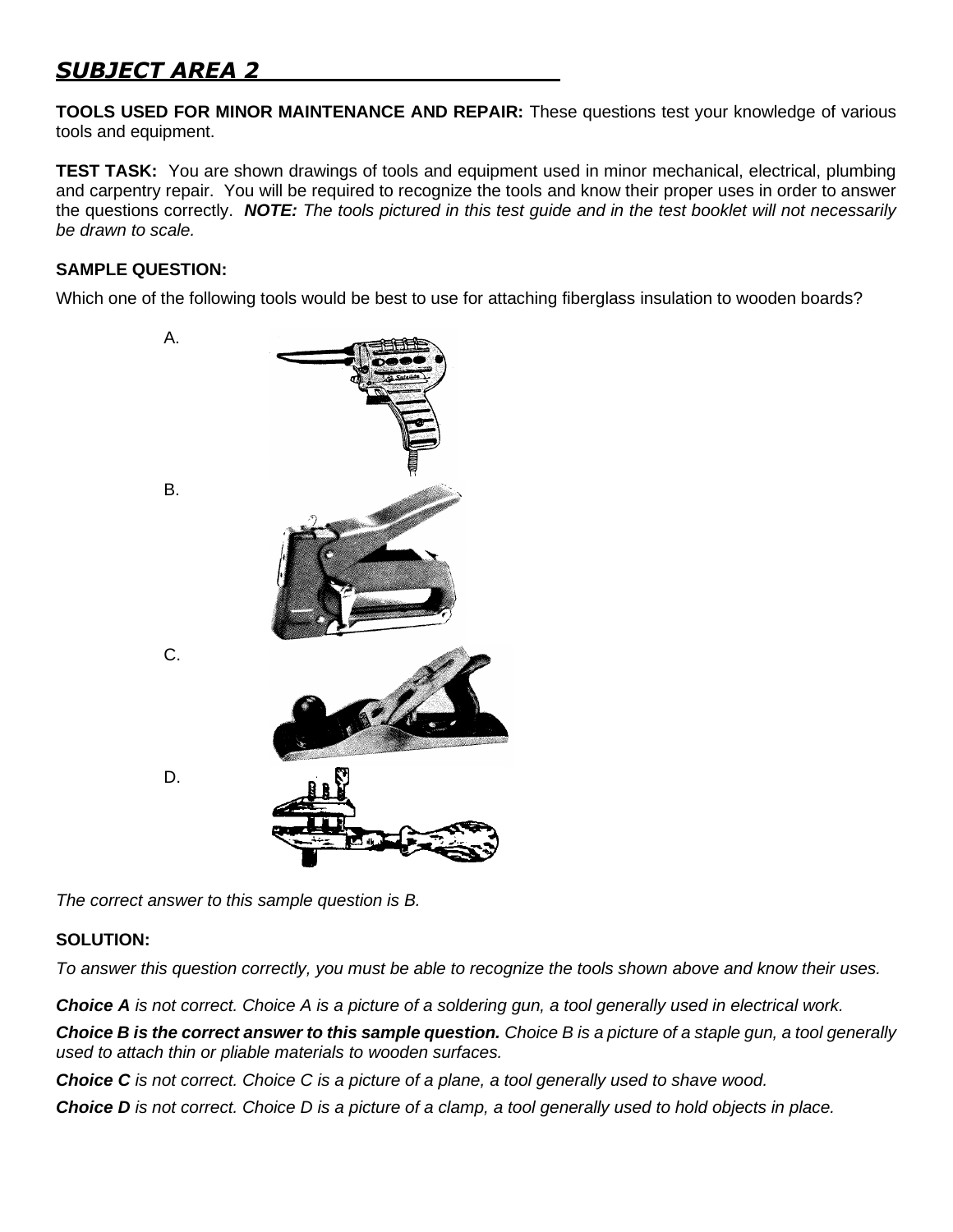# *SUBJECT AREA 3*

**HEALTH AND SAFETY ISSUES IN CUSTODIAL WORK:** These questions test your knowledge of basic proper safety and health practices in the areas of cleaning, building operation and maintenance, and other areas relevant to custodians and janitors.

**TEST TASK:** You are presented with drawings showing situations of health and safety which can be found in the work area. You are required to recognize any unhealthy, unsafe, or otherwise hazardous conditions and know how to correct them in order to answer the questions.

#### **SAMPLE QUESTION:**



Which one of the following is the most important reason why workers should wear gloves when cleaning a soap dish, as shown above?

- A. to avoid leaving fingerprints on the surface
- B. to keep the hands from smelling like soap
- C. to get a better grip on the soap dish
- D. to protect against germs and chemicals

*The correct answer to this sample question is D.*

#### **SOLUTION:**

*To answer this question correctly, you must be able to recognize the health and safety issue involved in the*  situation pictured. Although all the choices present reasons why it is good practice to wear gloves while cleaning *a soap dish, only one of the choices relates to the health and safety of the worker.* 

*Choice A is not correct. Leaving fingerprints on the surface is more a cosmetic concern than a safety issue.*

*Choice B is not correct. Keeping the hands from smelling like soap is more a personal preference than a safety issue.*

*Choice C is not correct. Getting a better grip on the soap dish may make it easier to clean, but is not the most important reason why workers should wear gloves when cleaning a soap dish.*

*Choice D is the correct answer to this sample question. Wearing gloves will protect the worker from coming into direct contact with harmful germs and chemicals while cleaning the soap dish.*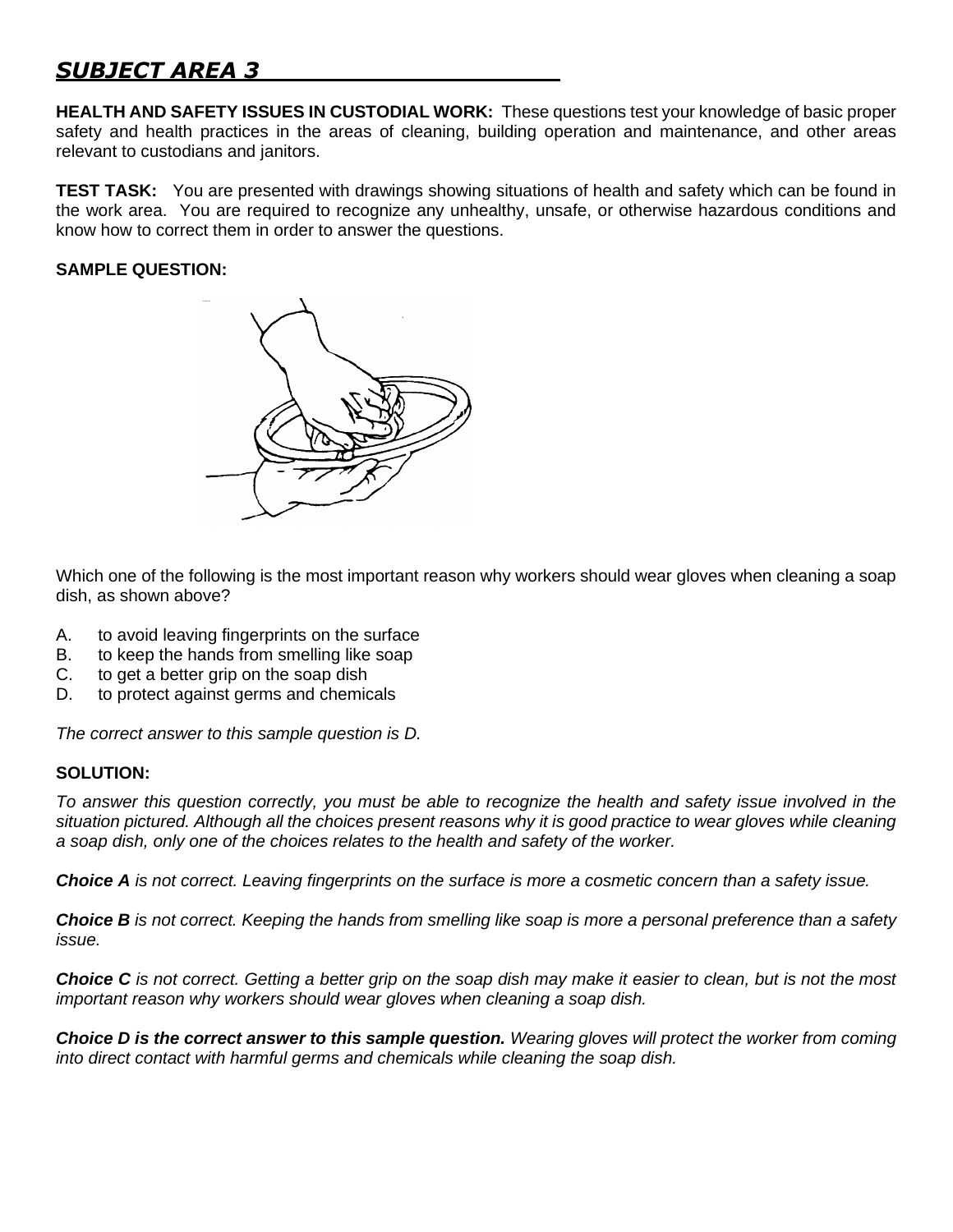# *TEST SECURITY*

The test you will be taking is the property of the New York State Department of Civil Service. Candidates may not remove test material from the test site and may not reproduce, reconstruct, or discuss the test content with others. Unauthorized possession or disclosure of the test material is prohibited by law and punishable by imprisonment and/or a fine. Additionally, candidates may be disqualified from appointment to the positions for which the examination is being held and from being a candidate for any civil service examination for five years. After you take the test, other individuals may want to talk with you about the test. You should not discuss the questions and answers, even in general terms. You should be careful that you do not inadvertently violate test security and put yourself at risk.

# *CONCLUSION*

Your attitude and approach to the test will influence how well you perform. A positive attitude will help you do your best.

#### **Before the test ...**

- Study and review this guide to familiarize yourself with what the test will cover.
- Study and review the subject areas to be covered on the test.

#### **On the day of the test ...**

- Arrive at the test site on time.
- Bring your Admission Notice, two No. 2 pencils, a photo ID containing your signature, a quiet lunch or snack, and any other **allowed** materials.
- Do **NOT** bring this test guide to the test site.

#### **At the test site …**

- Do **NOT** bring cell phones, beepers, headphones, or any electronic or other communication devices to the test site.
- The use of such devices anywhere on the grounds of the test site (this includes the test room, hallways, restrooms, building, grounds, and parking lots) could result in your disqualification.

#### **During the test ...**

- Read and follow all directions on your Admission Notice, test booklets, answer sheets, and Candidate Directions.
- Follow the Monitor's instructions.
- Keep track of the time.

#### **After the test ...**

- Do **NOT** remove any test materials from the test room.
- Do **NOT** paraphrase, reconstruct, or reproduce the test material in any way.
- Do **NOT** discuss the test material with others.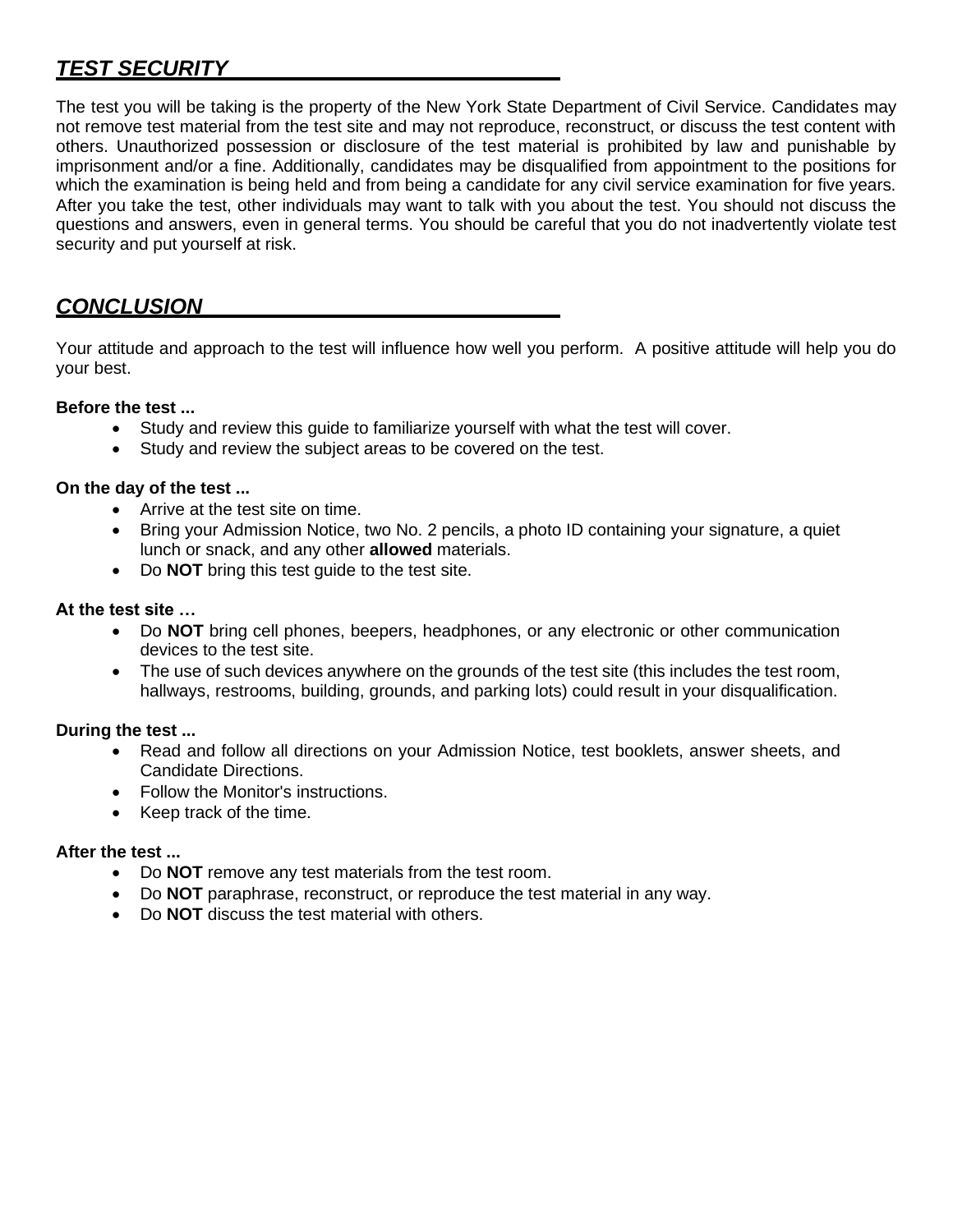It is the policy of the New York State Department of Civil Service to provide reasonable accommodation to ensure effective communication of information to individuals with disabilities. If you need an auxiliary aid or service to make the information available to you, please contact the New York State Department of Civil Service Public Information Office at (518) 457-9375.